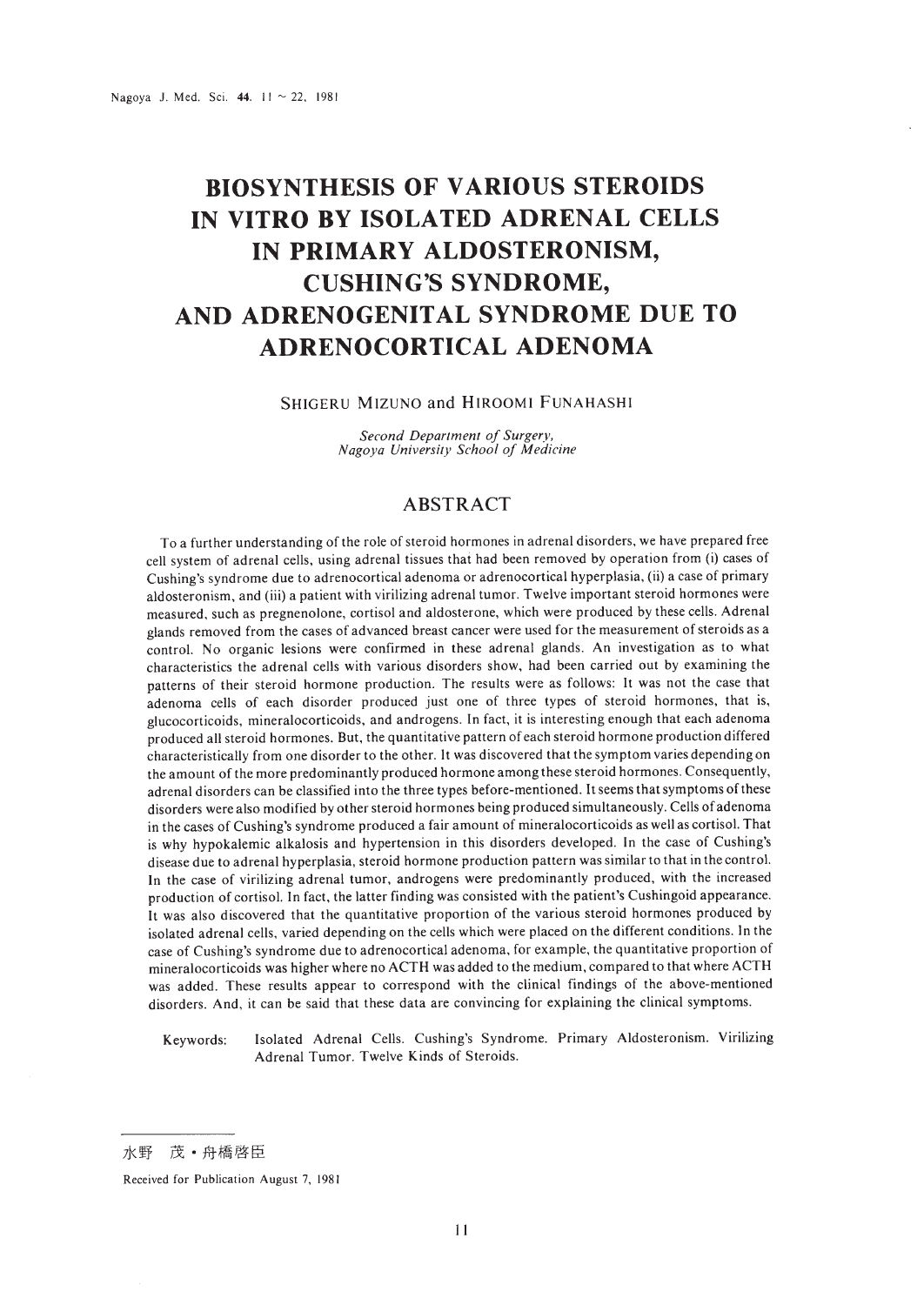## INTRODUCTION

Among adrenal disorders due to overproduction of steroid hormones, three distinct disorders are known, as Cushing's syndrome, primary aldosteronism, and adrenogenital syndrome. They are said to be caused by the overproduction of different type of steroid hormones - cortisol, aldosterone, and andogens, respectively. At the same time, it has also been known that many cases that have these disorders are inclined to be accompanied by concentration abnormality of other steroid hormones in blood<sup>1,2,3)</sup>. But, there have been no reports on their cause.

In recent years, we measured twelve kinds of plasma steroid hormones in patients with various types of Cushing's syndrome. And, we reported that there was abnormality in the plasma levels not only glucocorticoids but also mineralocorticoids, androgens, etc.<sup>4)</sup> For example, in cases of Cushing's syndrome due to adrenocortical hyperplasia, the plasma level of androgens was high. In cases of adenoma, the plasma level of mineralocorticoids as well as glucocorticoids was high. It is possible that such high levels of these hormones cause clinical symptoms of either virilism or hypokalemic hypertension. And, this supports the view that the clinical findings of the above-mentioned patients were caused by such hormone abnormality. That is, we presume that these adrenal disorders showed abnormalities in all steps for steroid hormone syntesis.

The levels of steroid hormones in blood do not necessarily correspond directly with the productivity of adrenal glands. The reasons for this include, among others, the fact that metabolic clearance rate varies from one steroid hormone to the other. In order to find out the cause of abnormality in the level of these steroid hormones in blood, we prepared a free cell system, using various types of adrenal tissues that were removed by operation, and measured the productivity of various steroid hormones in these free cells.

## MATERIALS AND METHODS

In this experiment, the following six patients were used: (i) 3 cases of Cushing's syndrome due to adrenocortical adenoma, accompanied by such symptoms as hypokalemia, hypertension (case I, 2) and severe metabolic alkalosis (case 3), (ii) I case of Cushing's syndrome due to adrenocortical hyperplasia with slight hirsutism, (iii) 1 case of adrenogenital syndrome due to virilizing adrenal tumor with main symptom of hirsutism and low voice, and (iv) I case of primary aldosteronism due to adrenocortical adenoma. None of them received any spironolactone or potassium supplement before operation. They were all benign cases histologically and clinically. For preparing free cell system, only the adenoma tissue was used in the cases of adenoma. In the cases of adrenal hyperplaisa and control, adrenal cells oftotal cortex were used.

(a) Free cell system and incubation. Immediately after removing the adrenal tissues by operation, free cell system were prepared, employing the method of Sayers *et al.*<sup>5)</sup> Then. the cells were placed in a Krebs-Ringer bicarbonate buffer that contained  $0.2\%$  glucose and  $0.5\%$ bovine serum albumin, and incubated them for one hour, at 37°C, under 5% CO<sub>2</sub> and 95% O<sub>2</sub>. The cells were divided into two groups; one group  $-$  ACTH( $-$ )  $-$  to which nothing was added, and another group $-ACTH(+)$ -to which porcine ACTH was added to be the final concentration of 500 pg/ m!. The experiments were carried out in each group duplicate. In the case of adrenogenital syndrome, we also studied the response to hCG, which was added to the medium to be the final concentration of 0.1  $\mu$ U/ml.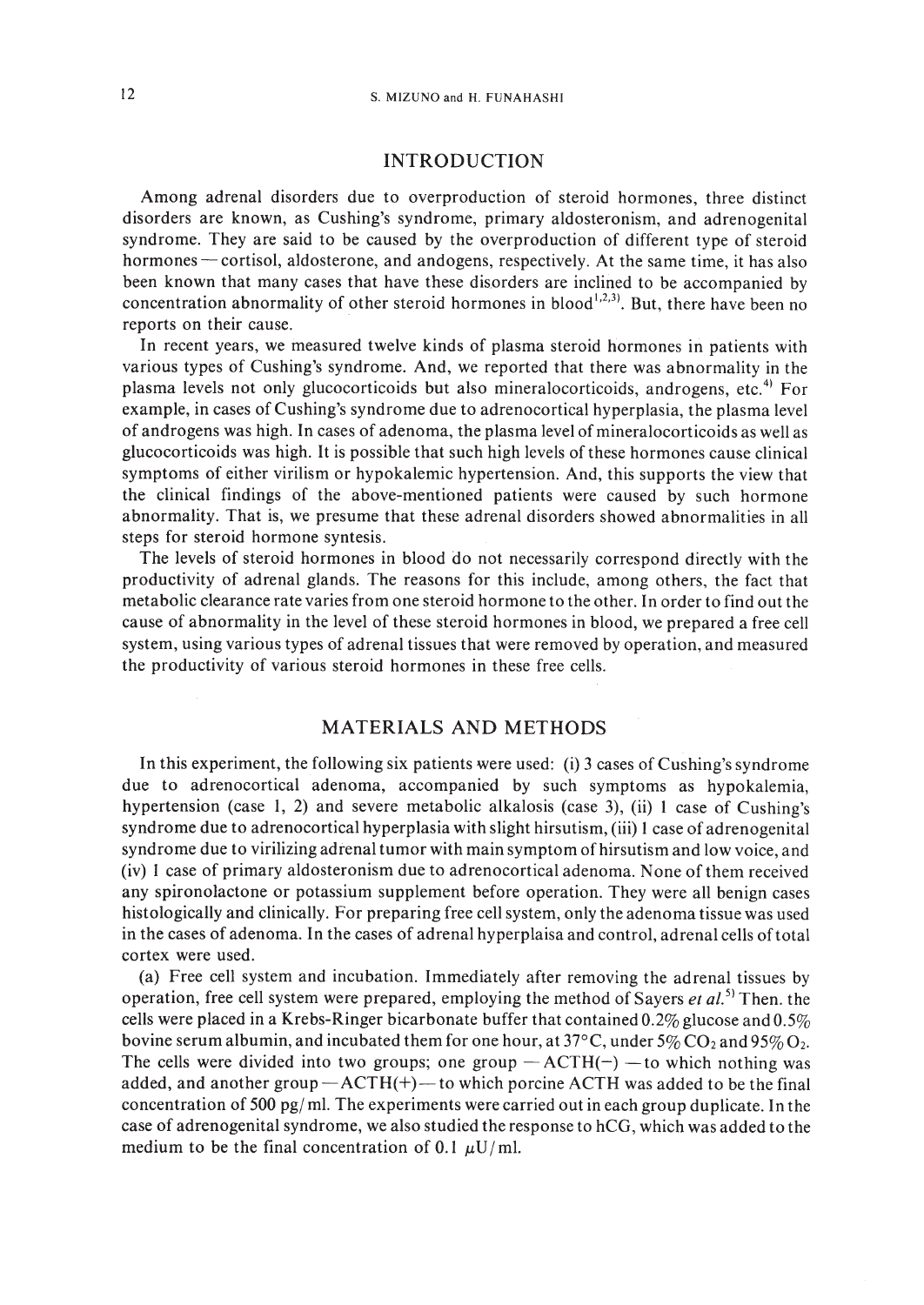(b) Extraction and assay. The steroid hormones were measured as follows: We extracted the sample with 15 volumes of dichloromethane. Subsequently, this dichloromethane was washed with  $0.1N$  NaOH,  $0.1N$  CH<sub>3</sub>COOH, and redistilled water. After evaporating dichloromethane, we re-dissolved it in methanol; enclosed in an ampoule under  $N_2$  gas spray; and preserved it at 4°C until hormone measurement.

The following 12 kinds of steroid hormones were measured: (i) precursor hormones: pregnenolone,  $17\alpha$ -hydroxypregnenolone, progesterone,  $17\alpha$ -hydroxyprogesterone, (ii) mineralocorticoids: II-deoxycorticosterone, corticosterone, aldosterone, (iii) glucocorticoids: II-deoxycortisol. cortisol, (iv) androgens: dehydroepiandrosterone, androstenedione, and testosterone. Steroid hormones were separated sufficiently with three sets of Sephadex **LH** 20 column chromatography using marker dyes. Corticosterone and cortisol were measured by means of competitive protein binding assay, and others by means of radioimmunoassay.

In the present study, each of 12 steroid hormones was measured at the same time with one assay system. The preservation period ranged from I to 8 months. The intra-assay coefficient of variation varied from one steroid hormone to the other. It ranged from 9.8 to 21%, with the average being 16.0%. Sensitivity as well as blank value of this method were altogether sufficient enough for this investigation. The details of this method have already been published<sup>61</sup>.



Fig. 1 Method for fractionation of the steroids; After extraction with MeCl<sub>2</sub> (dichloromethane) and washing, each steroid was separated by three sets of Sephadex LH 20 column chromatography.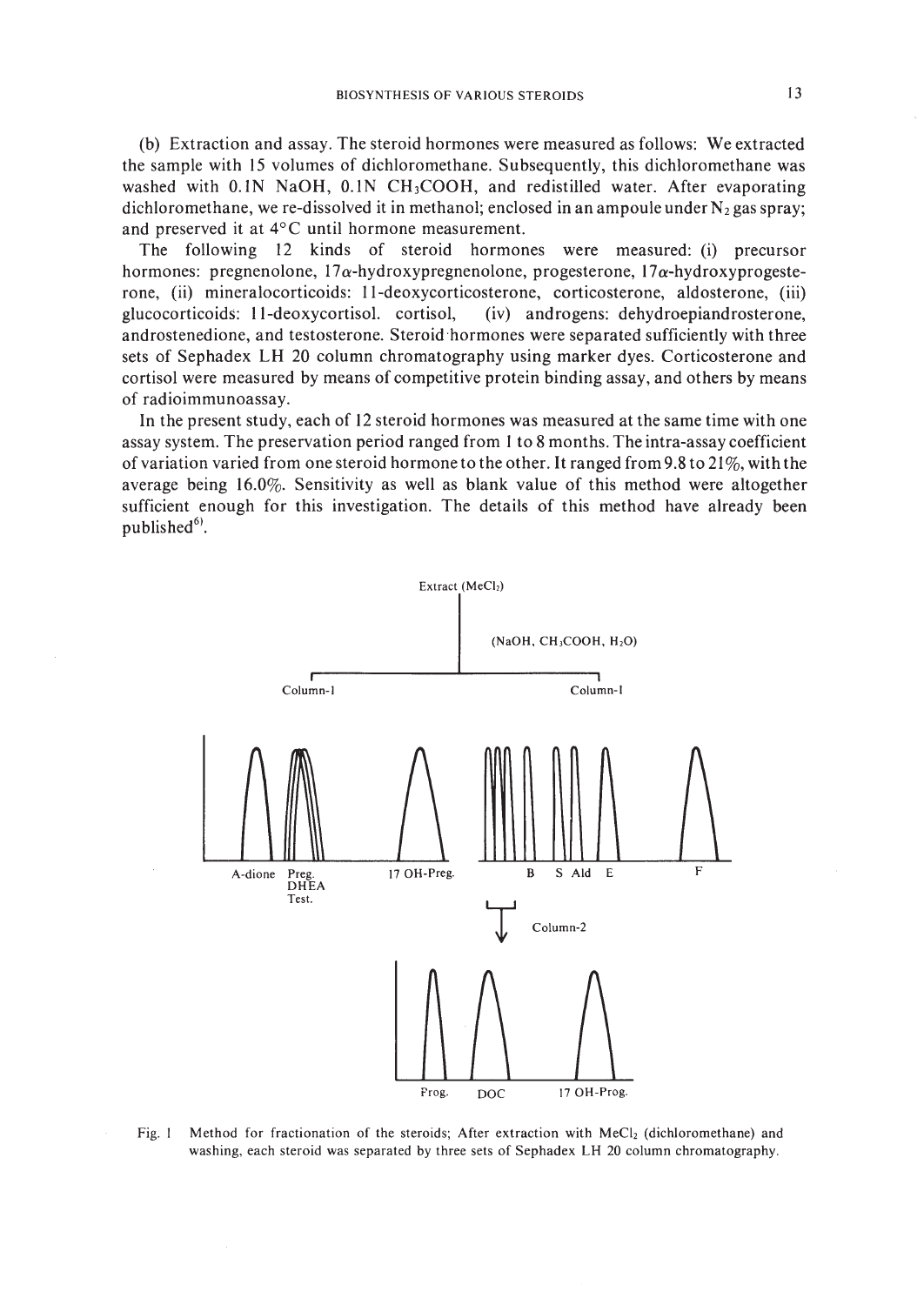|               |            | <b>ACTH</b>                 | Preg            | $17$ -<br>Preg | Prog            | $17-$<br>Prog | <b>DOC</b>       | $\mathbf{\Omega}$ | Ald              | S                | Щ                   | <b>DHEA</b>      | $\frac{A}{\text{dion}}$ | $\vdash$         | total          |
|---------------|------------|-----------------------------|-----------------|----------------|-----------------|---------------|------------------|-------------------|------------------|------------------|---------------------|------------------|-------------------------|------------------|----------------|
|               | Case       | $\bigcap$                   | $\overline{71}$ | 0.80           | 2.2             | 0.61          | $\overline{21}$  | $\approx$         | 0.30             | 7.3              | 92                  | 3.4              | 12.4                    | 2.3              | 148            |
|               |            | $\widehat{+}$               | 12.0            | 3.10           | 3.0             | 0.58          | 4.2              | 90                | 0.45             | 39.0             | 290                 | 4.7              | 18.0                    | 3.3              | 568            |
| Control       | Case 2     | $\bigcap$                   | 2.4             | 1.03           | $\overline{12}$ | 0.15          | $0.7\,$          | 47                | 0.22             | 2.8              | 156                 | 2.9              | 12.3                    | $\bar{a}$        | 228            |
|               |            |                             | 6.5             | 1.40           | $\mathbb{C}$    | 0.75          | 1.2              | 75                | 0.28             | 18.8             | 163                 | 4.3              | 18.0                    | $\mathbb{C}$     | 291            |
|               | 3<br>Case. | $\widehat{+}$ $\widehat{+}$ | 12.5            | 1.30           | 4.7             | 1.20          | $\overline{2.1}$ | 53                | 0.36             | 16.2             | 104                 | 6.7              | 51.0                    | 3.3              | 256            |
|               |            | $\widehat{+}$               | 21.0            | 5.20           | 7.6             | 0.49          | 4.6              | $\boldsymbol{S}$  | 0.32             | 18.0             | 56                  | $\overline{9}$ . | 38.0                    | 2.9              | 254            |
|               | Case       | $\widehat{\Gamma}$          | $\frac{1}{4}$   | 0.66           | 1.7             | 0.22          | 1.7              | 7.2               | 0.19             | 6.5              | 88                  | $\Xi$            | 3.7                     | $\overline{1.9}$ | 117            |
|               |            |                             | $\overline{9}$  | 0.73           | 2.1             | 0.39          | $\overline{1}$ . | 8.8               | 0.15             | 6.5              | $\pmb{\mathcal{S}}$ | $\mathbf{r}$     | 10.0                    | $\overline{1}$   | 103            |
| Adenoma       | Case 2     |                             | 7.6             | 0.90           | 2.2             | 0.44          | 3.8              | $\overline{16}$   | 0.81             | 10.6             | $86$                | 1.2              | 22.9                    | $\frac{8}{18}$   | 154            |
|               |            |                             | 5.8             | 0.80           | 2.5             | 0.42          | $\frac{5}{2}$    | $\overline{1}$    |                  | 14.0             | $83\,$              | $\tilde{S}$ .    | 25.0                    | $\overline{0}$   | 151            |
| Cushing       | Case 3     |                             | 33.5            | 1.20           | 4.8             | 0.40          | 4.5              | $\frac{4}{1}$     | $0.19$<br>$0.13$ | $7.7\,$          | 139                 | 2.3              | 10.3                    | 2.4              | 247            |
|               |            | ATATA                       | 62.0            | 0.97           | 3.3             | 0.40          | $\overline{3.1}$ | 74                | 0.15             | 10.0             | 693                 | 2.9              | 12.0                    | 2.4              | 864            |
| Hyper-        |            | $\bigcap$                   | $7.3\,$         | 0.92           | 3.5             | 0.61          | 1.2              | $30\,$            | 0.13             | $7.7\,$          | 57                  | 2.7              | 13.4                    | $\frac{1}{2}$    | 127            |
| plasia        |            | £                           | 5.8             | 0.87           | 2.6             | 0.50          | 2.6              | 33                | 0.30             | 6.5              | $\overline{5}$      | $\overline{14}$  | 14.0                    | $\overline{1.6}$ | $\overline{2}$ |
|               |            |                             | 21.1            | 4.15           | $\overline{c}$  | 0.13          | 0.7              | 25                | 0.04             | 5.7              | 82                  | 2.3              | 136                     | $\frac{8}{1}$    | 281            |
| A.G.S.        |            | <b>TE</b>                   | 25.5            | 7.30           | 4.0             | 0.90          | 1.4              | $\frac{4}{4}$     | 0.05             | 11.8             | 68                  | 5.3              | 275                     | $\overline{4}$   | 444            |
|               |            | hCG                         | 33.0            | 4.50           | 1.8             | 1.30          | 0.8              | $\overline{4}$    | 0.05             | 21.0             | $\approx$           | 4.0              | 219                     | $\frac{6}{1}$    | 371            |
|               |            | $\widehat{\mathbb{C}}$      | 23.8            | 0.76           | 6.7             | 1.10          | 8.8              | $\mathcal{L}$     | 1.10             | $\overline{5}$ . | 67                  | $\frac{6}{1}$    | 10.3                    | 2.6              | 203            |
| Prim.<br>Ald. |            | $\widehat{t}$               | 65.0            | 5.90           | 11.0            | 0.41          | 44.0             | 280               | 7.90             | 31.0             | 330                 | 2.4              | 12.0                    | $\overline{2.1}$ | 792            |

chorionic gonadotropin) were added to the medium to be the final concentration of 500 pg/ml and 0.1  $\mu$ U/ml respectively. Abbrev: Table 1. Amount of steroid hormones produced during one hour incubation of isolated adrenal cells (ng/10<sup>4</sup> cells/hr.). ACTH and hCG (human Table I. Amount of steroid hormones produced during one hour incubation of isolated adrenal cells (ng/ 10' cells/ hr.). ACTH and hCG (human chorionic gonadotropin) were added to the medium to be the final concentration of 500 pg/ml and 0.1  $\mu$ U/ml respectively. Abbrev: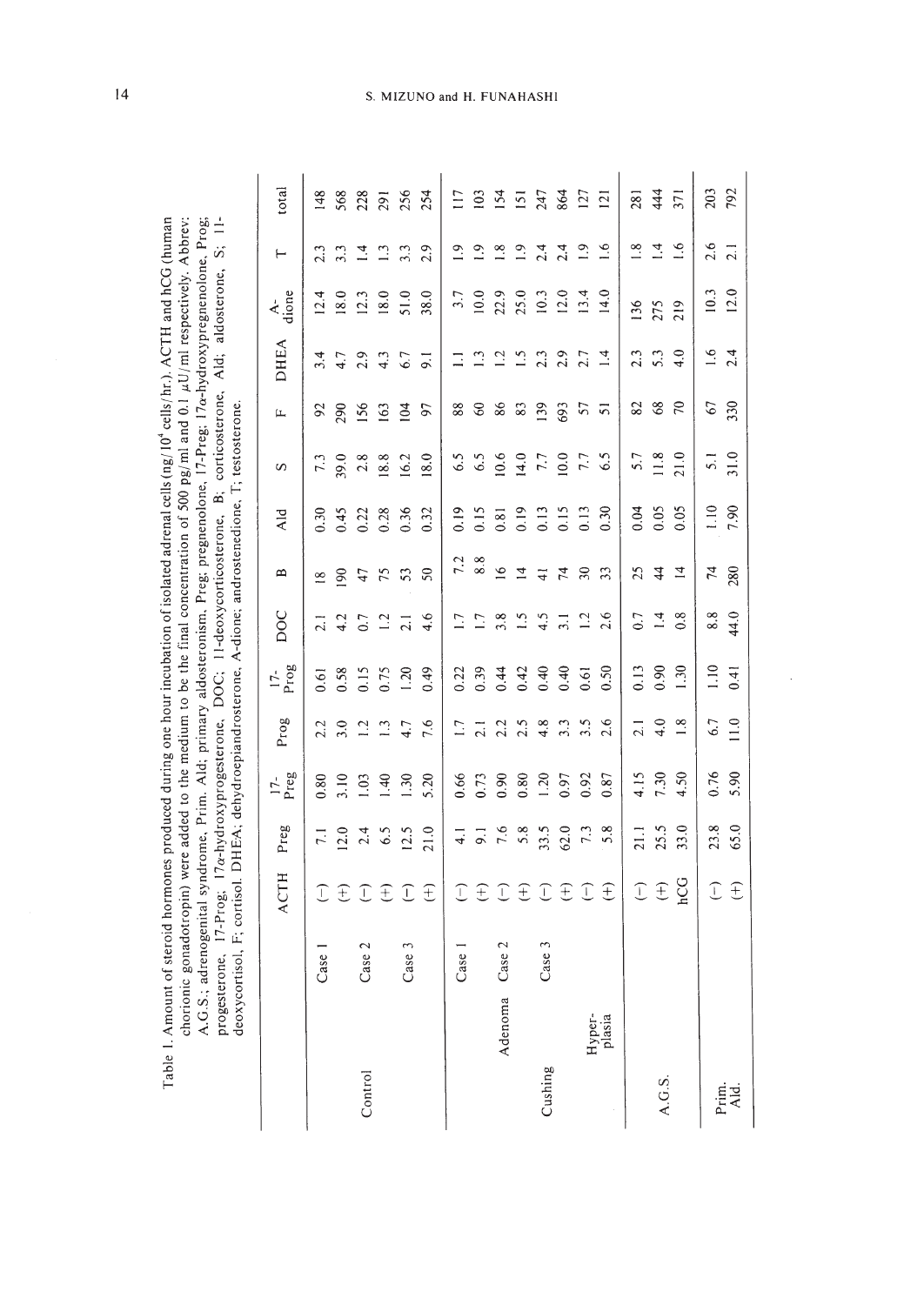## RESULTS

The results of the present study are summarized in Table I. Each value is expressed by  $ng/10^4$  cells/hr. The 12 kinds of steroid hormones, which were measured, include all the important steroid hormones in the biosynthetic pathway. We regard their sum total provisionally as the total amount of steroid hormone produced, and indicate it at the right end. The total amount ofsteroid hormones, as can be seen in Table I, varied markedly from case to case. That is why we have preferred to show each data as percent production oftwelve steroids to absolute value in following figures.

In case of control, as expected, isolated adrenal cells produced all 12 kinds of steroid hormones. It was also the same in any case of adrenal disorders. Besides, in no disorder, did the total amount of production per unit cell show a big difference from that of control. However, what was produced predominantly was glucocorticoids in the case of Cushing's syndrome, mineralocorticoids in the case of primary aldosteronism, and androgens in the case of adrenogenital syndrome.

Fig. 2 shows the total amount of production, presented in Table I. Response to the addition of ACTH in the final concentration of 500 pg/ ml, was not constant, varying from one case to another. In is said that half of the cases of Cushing's syndrome due to adrenocortical adenoma lack response to ACTH. In our experiment, I case out of 3 responded, and increased by 250%. In case of adrenogenital syndrome also, increase by 58% was observed. The case of primary aldosteronism, which is said to be very sensitive to  $\text{ACTH}^7$ , increased by 290%. A case of the control and the case of Cushing's syndrome due to hyperplasia showed no change.

The percentage of production amount of each steroid hormone to the total amount of production, in each disorder, is shown in Fig. 3 and Fig. 4. The former shows the  $ACTH(-)$ group, and the latter the  $ACTH(+)$  group. When no ACTH was added, in the cases of Cushing's syndrome due to adrenal adenoma, II-deoxycortisol and cortisol constituted from 59.4 to 80.6%. This shows that they are tumors that mainly produce glucocorticoids. But, there was a case whose production of mineralocorticoids was more than 18.4% and which showed a higher percentage of II-deoxycorticosterone than the control. The percentage of androgens was small. In the case of adrenogenital syndrome, andogens, which mainly consisted of androstenedione, constituted  $49.9\%$ , more than about three times of the control. In the case of primary aldosteronism, we observed not only the increase of aldosterone, but also the increase of other mineralocorticoids in general, such as corticosterone, and they constituted 41.3%. The case of Cushing's syndrome due to adrenal hyperplasia showed a percentage similar to that of the control.

Addition of ACTH increased the total amount of production (Fig. 4). But it was not the case that the above-mentioned respective steroid was increased in a uniform way. Rather, it changed the production percentage of the steroid hormones relative to one another. In the control, the percentage of mineralocorticoids increased by the average of 59.4%. On the contrary, in the cases of Cushing's syndrome due to adrenal adenoma, the percentage of mineralocorticoids decreased by the average of 13.9%, increasing further the relative percentage of glucocorticoids production. In the case of adrenogenital syndrome, the percentage of androgens, which was predominant among the steroid hormone produced, further increased by 13.5%. At the same time, as in the control, the percentage of mineralocorticoids increased, while that of glucocorticoids decreased. In the case of primary aldosteronism, increase of the relative percentage of mineralocorticoids, observed in the control, did not occur, but all steroid hormones increased in a uniform way, remaining each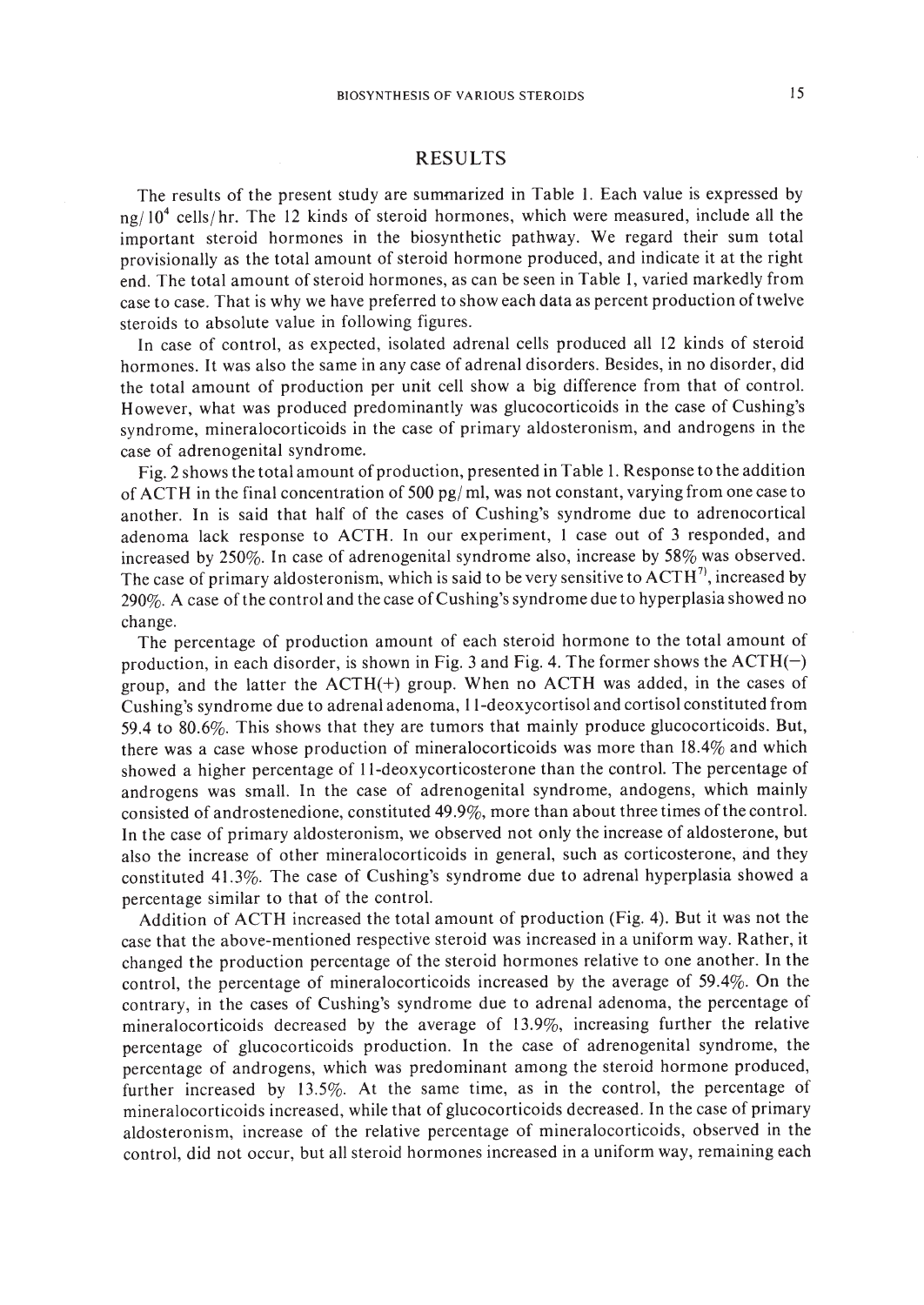

Fig. 2 Effect of ACTH on the production of steroids by isolated adrenal cells. Each bar shows a total amount of twelve steroids.

percent unchanged. In the case of Cushing's syndrome due to adrenal hyperplasia, the response to ACTH was approximately the same as that in the control.

**In** the case of adrenogenital syndrome, moreover, increase of androgen production was observed by the addition of hCG. The actual figures of these responses are shown in Fig. 5.

The amount of aldosterone produced was very small. But, it has marked vital effects on a living body. Therefore, the percentage of aldosterone to the total amount of production is shown in Fig. 6. The percentage of aldosterone production, observed in the tumors of the cases of Cushing's syndrome and adrenogenital syndrome, was similar to that in the control. The aldosterone percentage in both diseases decreased on the addition of ACTH, as in the control. In the case of primary aldosteronism, the percentage of aldosterone was naturally high, on the contrary, further increased when ACTH was added.

In many cases of Cushing's syndrome due to adrenal adenoma, plasma 11 deoxycorticosterone often shows a high level. Now, in order to estimate enzyme activity that is involved in the convertion of II-deoxycorticosterone to corticosterone, we examined  $(corticosterone + aldosterone)/(11-deoxycorticosterone + corticosterone + aldosterone)$  as an index of  $11\beta$ -hydroxylase activity (Fig. 7). In each of the cases 1, 2, 3 of Cushing's syndrome, in whom plasma ACTH level is low, the index increased on the addition of ACTH. In the case of adrenogenital syndrome and control, in whom plasma ACTH level can be considered to be normal, the index showed no significant change. That is, in a state which lacks ACTH, the activity of  $11\beta$ -hydroxylase appears to be lowered.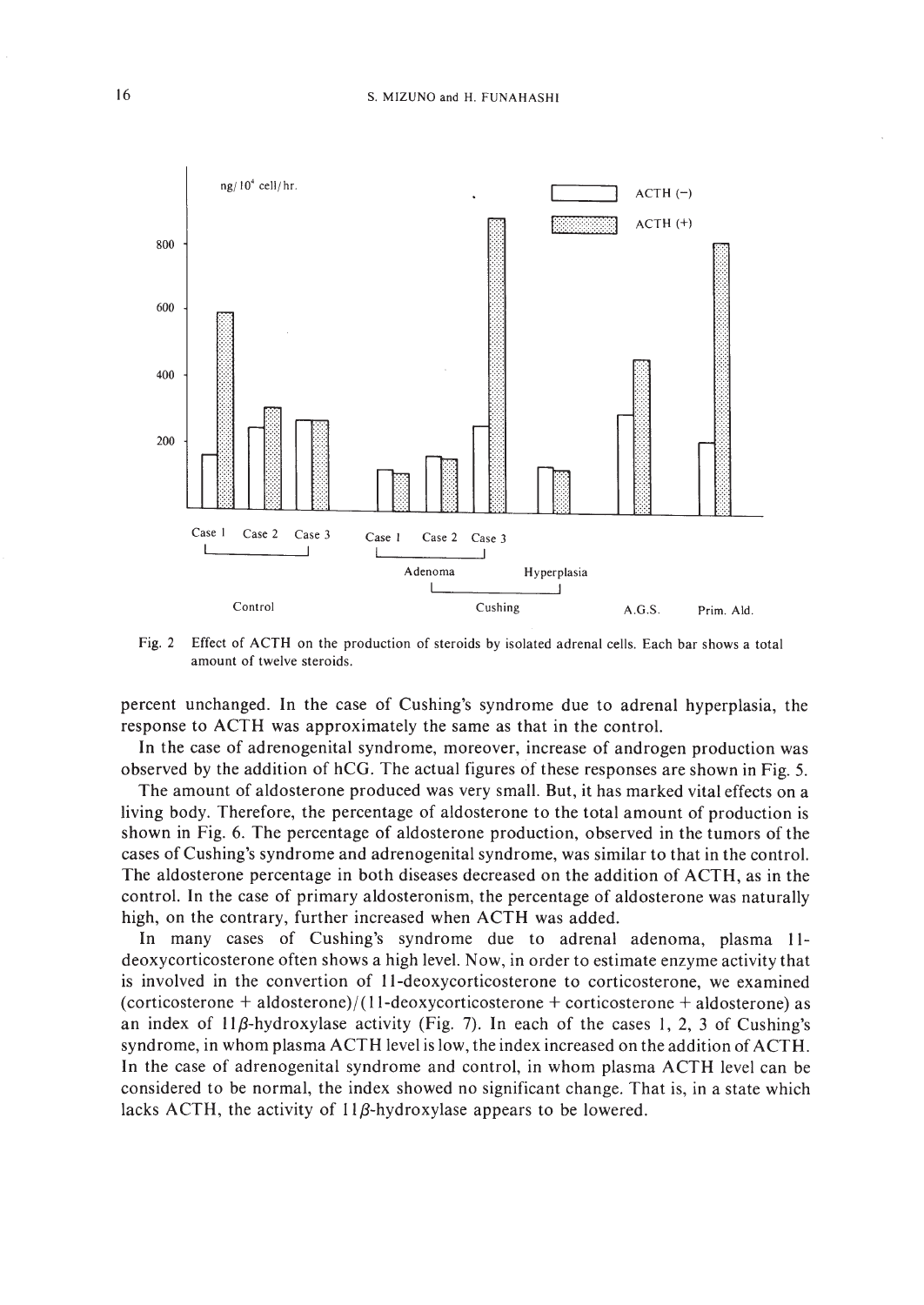#### **BIOSYNTHESIS OF VARIOUS STEROIDS**



Fig. 4 Percent production of twelve steroids in ACTH(+) groups.

## **DISCUSSION**

The proportion of 12 kinds of steroid hormones produced by isolated adrenal cells in case of control showed a considerable similarities to that found in plasma clinically, providing the possible availability of this method for the evaluation of the role of various steroid hormones on clinical findings in a variety of adrenal disorders.

Among the functional disorders of adrenal glands, Cushing's syndrome, primary aldosteronism, and adrenogenital syndrome are said to be mainly caused by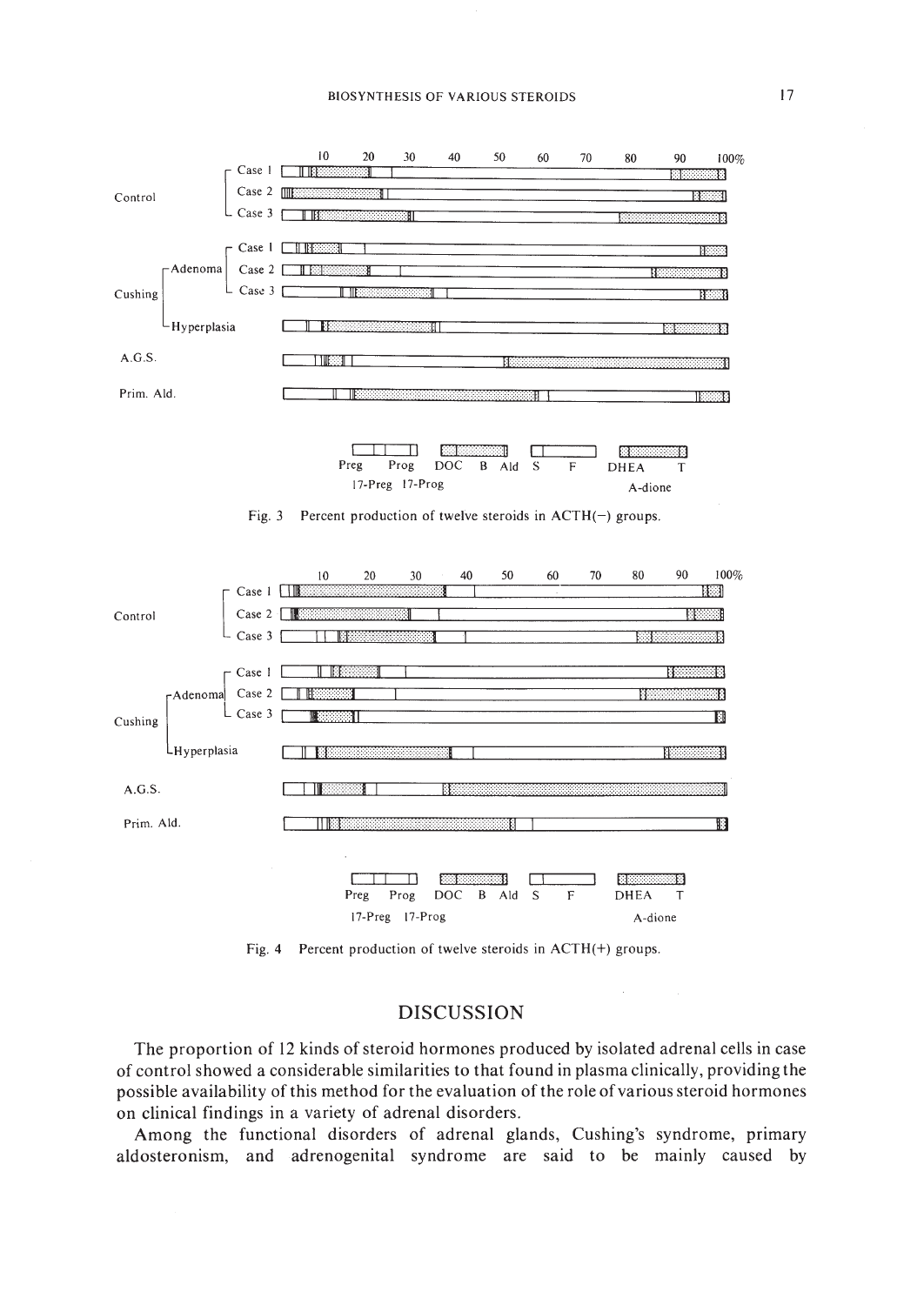#### S. MIZUNO and H. FUNAHASHI



Fig. 5 Production of steroids in a case of A.G.S.

hypercortisolism, hyperaldosteronism, hyperandrogenism, respectively. However, we occasionally encounter some cases in whom these symptoms of three disorders are joining one another. In addition, as mentioned above, the pattern of plasma steroid hormone levels in cases of Cushing's syndrome varied depending on the different types of the disease<sup>4)</sup>. Therefore, symptoms of such patients cannot be explained as an abnormality in the only one of these three types of hormone, i.e. cortisol, aldosterone, and androgen. It has been also known that adenoma in cases of primary aldosteronism produces cortisol in vivo<sup>9</sup>. That is to



Fig. 6 Percentage of aldosterone to total steroid production.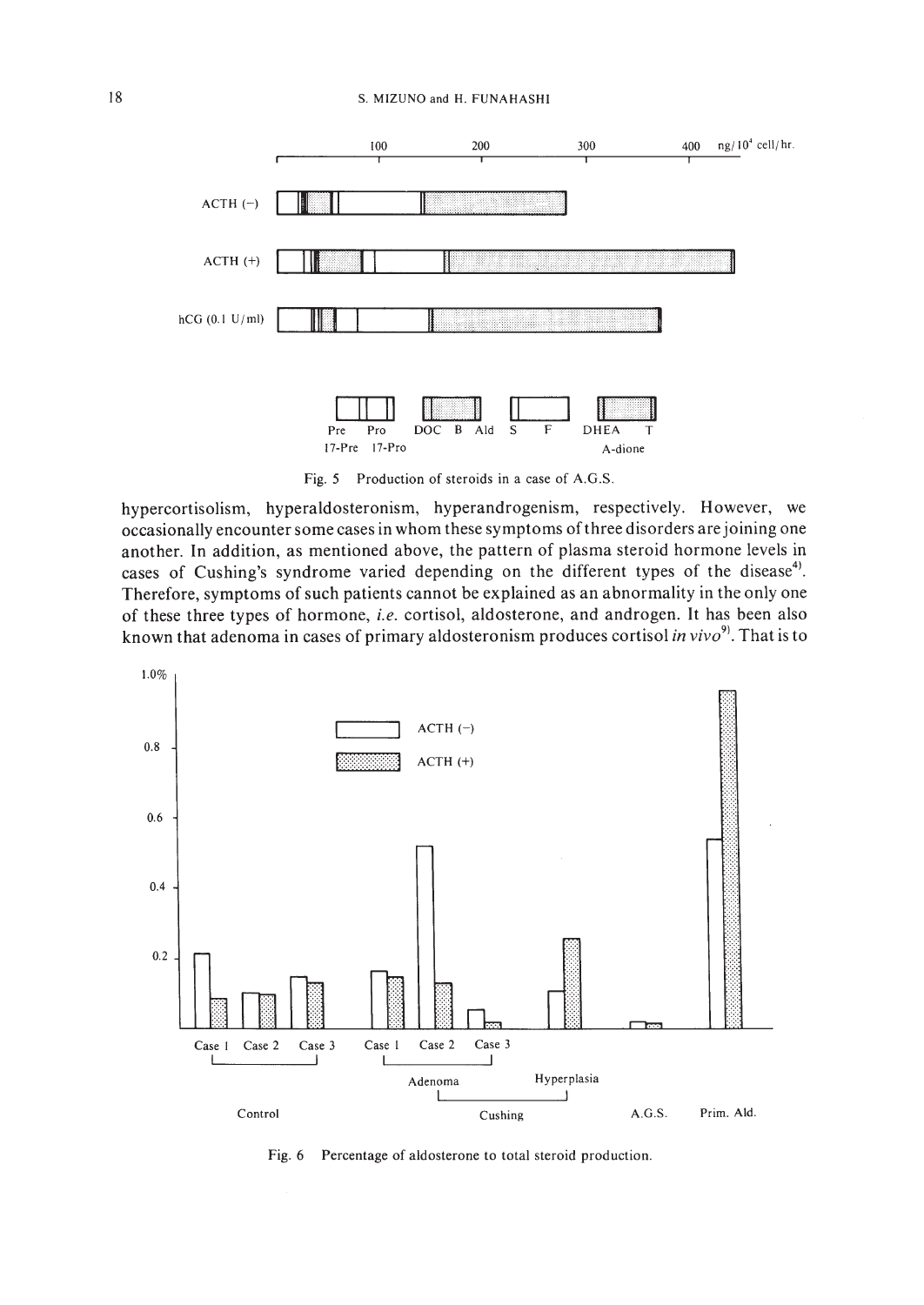say, pathological physiology of adrenal disorders remain still a matter of extreme complexity in many respects.

In order to elucidate these problems, it is important to measure various steroid hormones simultaneously in blood, which appear in different steroid hormone synthesizing pathways of adrenal glands. But, actually, there has been few reports in this respect. It is also important to evaluate the productivity of various steroid hormones individually *in vitro* in extirpated adrenal tissues. But, until present, to my knowledge, the only report on steroid hormone



Fig. 7 11 $\beta$ -hydroxylase activity, estimated from (corticosterone + aldosterone)/(11-deoxycorticosterone + corticosterone + aldosterone), in Cushing's syndrome due to adrenocortical adenoma.

productivity covering all the synthesizing pathways is the one by Herkner *et al*.<sup>8)</sup> He employed gas chromatography to measure the steroid hormones on a case of primary aldosteronism and a case ofCushing's syndrome due to adrenal hyperplasia. However, they did not correlate their results with clinical findings.

In our experiment, we removed adrenal tissues by operation from patients who mainly produced one of three types of steroid hormones, *i.e.* mineralocorticoids, glucocorticoids, and androgens, respectively. And, we prepared free cell systems. We then investigated what steroid hormones these cells produced and what influence they had on clinical findings. Since the present study concerns with steroid synthesizing activity of adrenal gland, results should have been expressed in molecular basis. However, because data expressed by mol./ $10^4$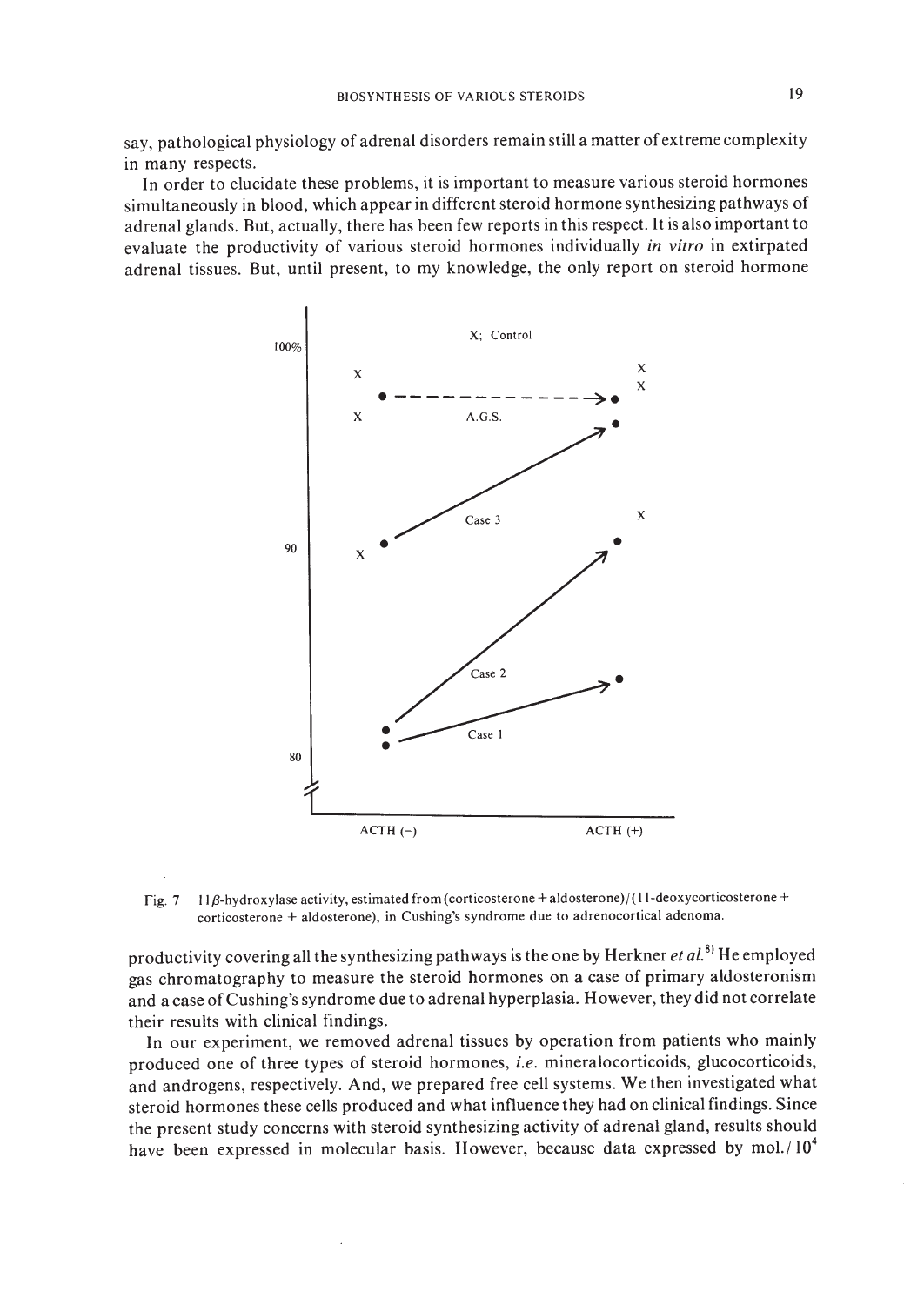cells/hr. did not show much difference from that by  $\frac{ng}{10^4}$  cells/hr., the latter was provisionally used.

As Fig. 2 shows, the total amount of steroid hormone production per unit cell did not show any big difference between disorders and the control. And, small difference among cases was actually observed independently, irrespective of etiology of diseases. Although the reasons is not clear, difference in the cell damage during operative procedures may be a possible explanation for this.

The percentage of steroid hormone *in vitro* by free cell systems did not necessarily correspond with the percentage of steroid hormone by tumor *in vivo*. But, we presume that, if the tumor is big, abnormal steroid hormone produciton caused by the tumor will result in abnormality in the blood concentration of various steroid hormones. Particularly, in the cases of Cushing's syndrome due to adrenocortical adenoma, residual normal adrenal glands are atrophied drastically, and the gonads are in a hypofunctional state. The majority of steroid hormones in blood appear to have been produced by tumors.

Responses to the addition of ACTH by free cells were not uniform. On one case of control and one case of Cushing's syndrome due to adrenal hyperplasia, the amount of production did not increase. The biological half time of added ACTH in an incubation medium is said to range from IO to 30 minutes. In order to find out steroid hormone productivity of cells in a physiological state, we set the ACTH concentration at 500 pg/ml at the beginning of incubation. In many experiments that have been reported, the ACTH concentration is higher than our experiment. This may be the reason why in our experiment, in contrast to many reported experiments, two cases did not respond to ACTH. The difference in the damages done to the cells during operation processes may possibly be another important reasons for this.

It is interesting that adenoma cells of each adrenal disorder produced all of the 12 kinds of steroid hormones. Moreover, they each produced mineralocorticoids, glucocorticoids, and androgens in a form not so much different from that of control. These results indicate that all steroid synthesizing enzymes are equipped, though in cases of congenital adrenal hyperplasia or adrenal cancer some defects of enzymes were found, (Unpublished data; estimated from steroid hormone patterns in peripheral blood.) That is, as long as they are benign adrenal disorders, their adenoma cells have all steroid hormone synthesizing systems. It appears that a given disorder turn outs to be Cushing's syndrome, primary aldosteronism, or adrenogenital syndrome, depending on whether it mainly produce glucocorticoids, mineralocorticoids, or androgens, respectively. It must be added, however, that it is not known as yet whether there are differentiated particular cell groups, each of which, like normal adrenal glands, produce predominantly glucocorticoids, mineralocortcoids, and androgens, respectively.

The addition of ACTH increased the percentage of total mineralocorticoids in the control. This corresponds to the result in *vivo* where 11-deoxycorticosterone and corticosterone increased at a highest rate on the administration of  $\mathrm{ACTH}^{6}$ . On the contrary, in the adenoma of Cushing's syndrome,· the addition of ACTH decreased the percentage of mineralocorticoids. In a state in which ACTH was added, which appears to be closer to a physiological state compared to a state not added, more glucocorticoids and less mineralocorticoids were produced. Accordingly, in a state in which ACTH was not added (clinically, as in the cases of Cushing's syndrome due to adrenocortical adenoma, where ACTH production was suppressed by the feedback mechanism), the percentage of mineralocorticoids was high. These results appear to explain the fact that cases of Cushing's syndrome due to adrenocortical adenoma often showed high level of II-deoxycorticosterone,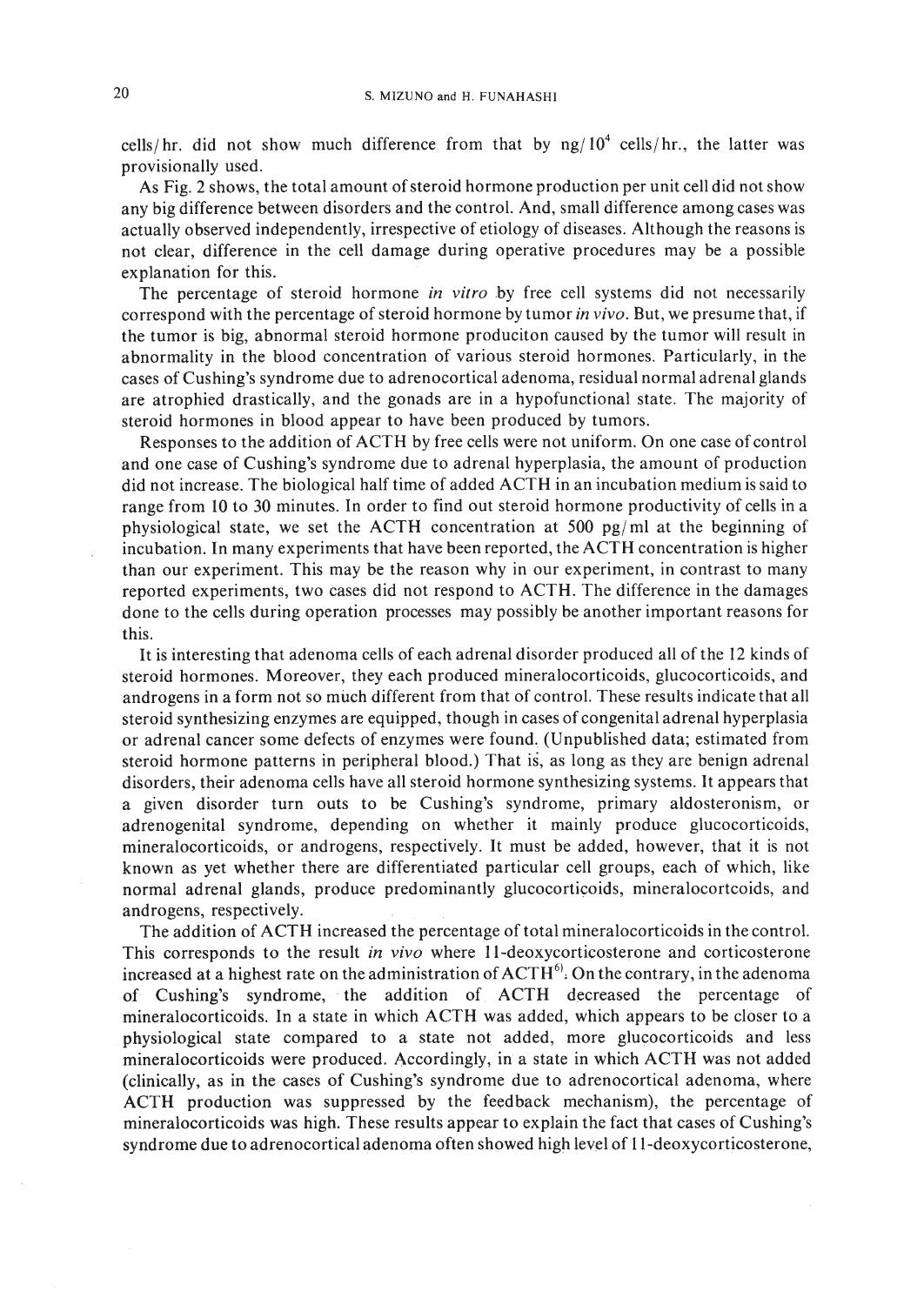corticosterone, and aldosterone in blood. In the case of primary aldosteronism, the addition of ACTH did not change the percentage of mineralocorticoids, but that of glucocorticoids increased. Kem *et al.*<sup>9</sup> reported, on the base of an experiment *in vivo*, that even with a minimal amount of ACTH, adenoma had produced cortisol. Therefore, in primary aldosteronism, adenoma cells appear to produce both mineralocorticoids and glucocorticoids.

It has been reported in many works that adrenal adenoma in Cushing's syndrome produce aldosterone<sup>1),7)</sup> - both *in vivo* and *in vitro*. Generally, the decrease of the percentage of aldosterone due to addition of ACTH is known as intraadrenal effect<sup>10</sup>. As Fig. 6 shows, in each of the three cases ofCushing's syndrome due to adrenocortical adenoma, the percentage of aldosterone decreased on the addition of ACTH, as in the control. This shows that the regulatory mechanism of the mineralocorticoid synthesizing systems in the adenoma was close to the normal. On the contrary, in the case of primary aldosteronism, the addition of ACTH increased the percentage of aldosterone. These results are compatible with a report that not only whole pathway of mineralocorticoids, peculiar to these disorders, but also the late step stage (convertion from corticosterone to aldosterone) was abnormally activated<sup>11</sup>.

It has been reported recently that  $11\beta$ -hydroxylase activity depends on ACTH level<sup>12</sup>. We obtained the same results in this experiment by using (corticosterone + aldosterone)/ I 1  $deoxy corticosterone + corticosterone + aldosterone)$  as the index of this enzyme activity. As Fig. 7 shows, in the control which is thought to have normal activity, the addition of ACTH did not cause any significant change in the index. But, in Cushing's syndrome due to adrenal adenoma (in which ACTH concentration in blood is low), the addition of ACTH increased this index in each of the three cases. In the case of adrenogenital syndrome, the response was the same as in the control.

On the contrary, when  $11\beta$ -hydroxylase activity was assessed by (cortisol)/(11deoxycortisol + cortisol), equivocal results were obtained. We presume that it may be resulted from the instability of Il-deoxycortisol in the medium used in the present experiment. (In contrast to II-deoxycorticosterone, ll-deoxycortsol has degradated rapidly at a rate around 20 to 50% per hour in many cases. The degradation was confirmed by elution pattern in column chromatography of <sup>3</sup>H-labelled 11-deoxycortisol, which was incubated for one hour in the same medium employed in this study: unpublished data).

From these results, it appears that in cases of Cushing's syndrome due to adrenal adenoma, more mineralocorticoids are produced as a consequence of low plasma ACTH level which was induced from suppression of ACTH by cortisol. Moreover, subsequent to lowered  $11\beta$ hydroxylase activity, the percentage of II-deoxycorticosterone in all mineralocorticoids increase. This is perhaps one reason which explains high plasma I I-deoxycorticosterone level often observed in this disorders $4$ .

## **CONCLUSION**

Adenoma of adrenal glands produce all steroid hormones. Depending on whether it predominantly produces glucocorticoids, mineralocortcoids, or androgens out of these steroid hormones, a given disorder turns out to be Cushing's syndrome, primary aldosteronism, or adrenogenital syndrome, respectively. In addition, the amount of other steroid hormones that are produced simultaneously, modifies the clinical findings of these disorders. At the same time, the change in the condition under which adenoma is placed, sometimes change the percentage of each steroid hormone produced by the adenoma. These various factors appear to influence one another, and manifest characteristic symptoms of